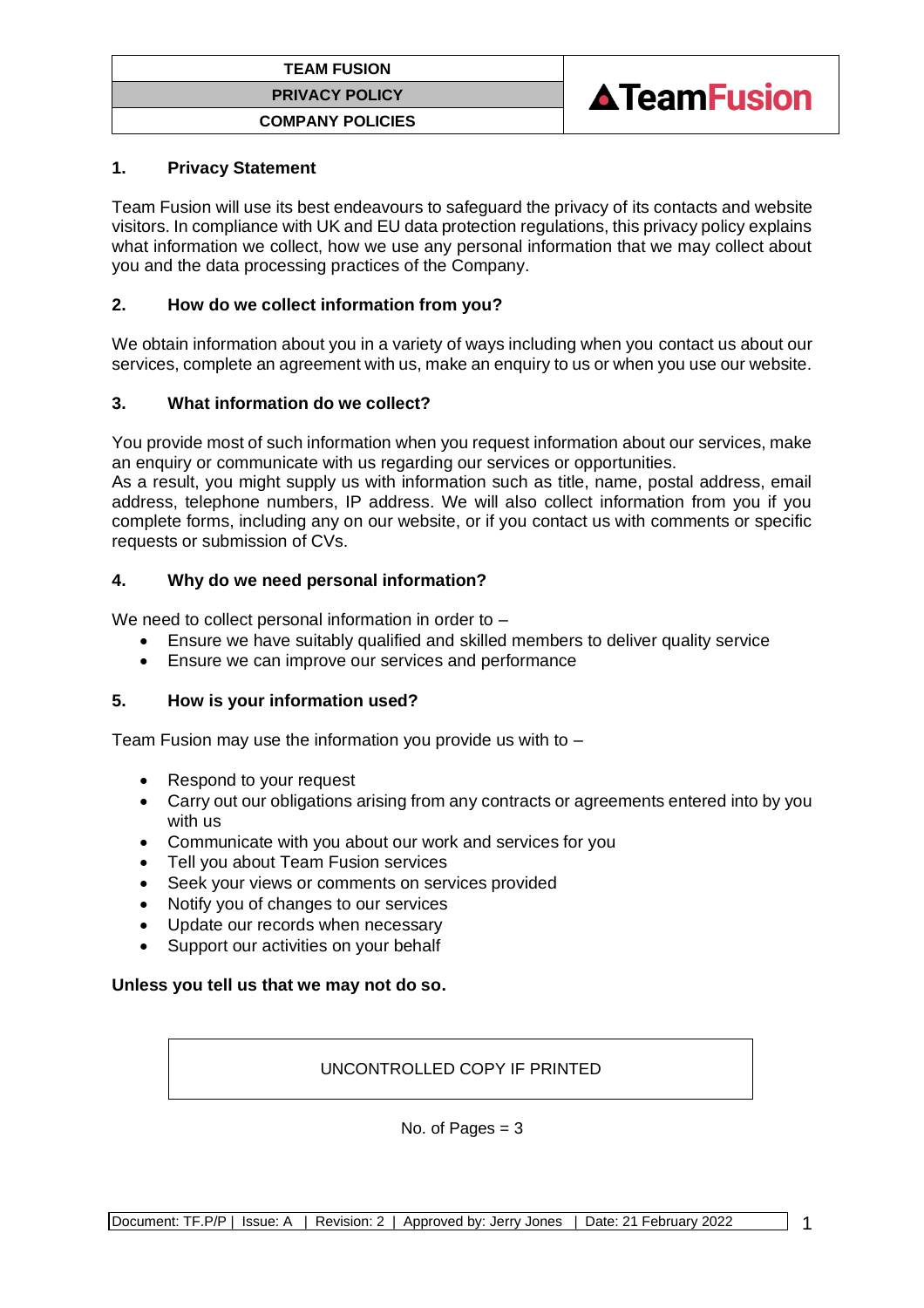# **TEAM FUSION PRIVACY POLICY COMPANY POLICIES**



We may pass your details onto third parties and/or service providers who are contracted to Team Fusion or clients of Team Fusion in the course of our dealings with you. If this is likely to happen, we will ensure that you are informed. These third parties are obliged to keep your details securely and will use them only to fulfil the request.

We will never collect sensitive data from you without your explicit consent and only in relation to legitimate requirements. In agreeing to share these details, you have not forfeited your rights as prescribed under the Data Protection legislation. Team Fusion will continue to apply the same level of care to safeguard your privacy and use of your information across all our services.

## **6. How secure is information held?**

Team Fusion maintains physical, electronic and procedural safeguards in connection with the collection, storage and disclosure of information and personal data. Our personnel who have access to the data have been trained to maintain the confidentiality of such information.

# **7. How long is data kept?**

The personal information you provide will be retained for the periods specified in our Data Retention Policy, or as is required by law. At that point you will be contacted to seek your consent for us to retain it for a further period if required. At the same time, you will have the option to instruct us to delete it.

# **8. Does Team Fusion share the information we receive?**

Client privacy is an important aspect of our business and we do not sell or rent it to third parties. We will not share your information with third parties for marketing purposes. Team Fusion will share information only as described below –

- Within Team Fusion to respond to your requests and to manage the purposes for which it was collected.
- We may release information when we believe release is appropriate to comply with the law or to protect the rights, property or safety of Team Fusion, our clients or others. This includes exchanging information with other companies and organisations for fraud protection and credit risk reduction. Where required by law, we will notify you if such disclosures are necessary.

## **9. Information to improve our website**

We collect information about visits to our website. This information is used to help us follow browsing preferences on our website so that we can regularly improve our website. These statistics do not contain personal data and cannot be traced to an individual.

## **10. Your choices**

You have a choice about whether or not you wish to receive information from us. You can change your preferences at any time by contacting us.

## **11. Subject Access Requests**